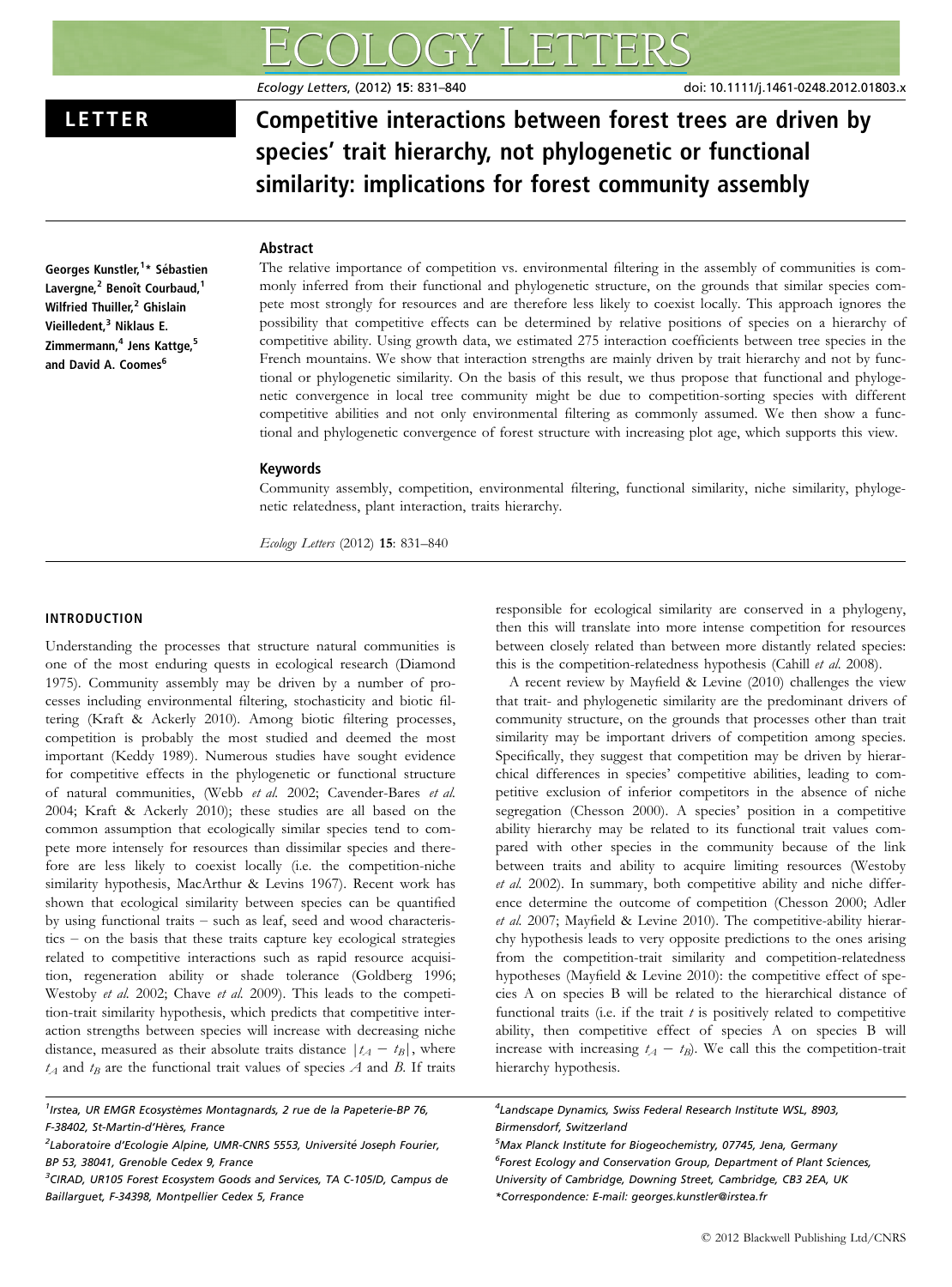The way in which competition affects community assembly depends greatly upon whether the strength of interactions is controlled by trait similarity, phylogenetic relatedness or by trait hierarchy. If a link between interaction strengths and relatedness is assumed, then biotic processes (competition, facilitation or natural enemies) lead to an overdispersion of functional or phylogenetic community structure (i.e. more dissimilar than expected by chance). In contrast, environmental filtering (tolerance of the abiotic conditions) leads to a clustered community structure (i.e. more related than expected by chance; Kraft & Ackerly 2010). In the context of forest succession, it has been reasoned that communities will become increasingly overdispersed over time under these mechanisms, because competitive effects are cumulative (Letcher 2010; Uriarte et al. 2010; Letcher et al. 2012; Norden et al. 2012). In contrast, competition is predicted to result in functional clustering within natural communities if competition is driven by the hierarchical distance of species' functional traits, because more competitive species will be favoured under a given environment (Mayfield & Levine 2010), and the degree of clustering would increase over the course of succession, accompanying a shift in forest composition towards species with traits conferring strong competitive ability. We would expect functional clustering to translate into phylogenetic clustering, provided that closely related species share similar functional traits. To our knowledge, no study tested the competitiontrait hierarchy hypothesis vs. the competition-trait similarity and the competition-relatedness using field measurements of plant interactions. In addition, there has been no attempt to correlate these contrasting community assembly rules with both measured interaction strengths among species and data on changes in community structure along succession.

In this study, we evaluated support for the competition-trait similarity, competition-relatedness, and competition-trait hierarchy hypotheses using data from 14 000 forest inventory plots in the French Alps. We evaluated these hypotheses using two approaches: (1) by quantifying interaction strengths between species pairs from the tree growth data and (2) by testing whether changes in community structure along successional sequences correspond most strongly with one theory over another. We used Bayesian neighbourhood models of tree radial growth to estimate interactions coefficients between tree species in mountain forests. Using these coefficient estimates, together with a species-resolved phylogeny and data on four key functional traits, we asked the following questions: (1) are interaction coefficients between tree species related to their functional trait similarity or phylogenetic distance? Alternatively, (2) are interaction coefficients between tree species related to the hierarchical distance of their functional traits? (3) Do changes in average functional composition and dispersion along forest successional sequences support the competition-trait similarity or the competition-trait hierarchy hypothesis? Finally (4), are changes in phylogenetic structure with forest succession explained by the change in functional structure, due to phylogenetic signal in functional traits?

#### METHODS

## Forestry Inventory Dataset

In the French Alps, the French National Forest Inventory (NFI) comprises a network of about 17 000 temporary small plots (circular plots of radius 15 m, see Kunstler et al. 2011 for data description). For each tree measured in these plots, stem diameter, species, status (dead or alive) and radial growth over 5 years (based on short cores taken at breast height) were recorded. In addition, a long core was taken from the three largest trees in the plot to estimate their ages; these were averaged to provide an estimate of forest age for each plot. Soil properties were analysed using a soil pit of up to 1 m depth located in the centre of the plot and used to estimate the maximum soil water content using the texture method (Baize & Jabiol 1995). We focused on a 66 000 km² study area that extends from the Jura Mountains to the south of the Alps (see Fig. S1 of the Supporting Information). We selected 22 common tree species for analysis of their growth response to environment and neighbourhood competition (Table 1). We excluded plots if any evidence of a recent (< 5 years) logging operation or disturbance was recorded during the inventory.

#### Environmental variables

The NFI plots spanned a large range of environmental conditions with climate of the lowlands varying from Mediterranean through oceanic to continental types, and a wide range of soil types. Time of plot sampling varied over a 10-year period. To account for this spatio-temporal heterogeneity, we used two variables that are known to have strong impacts on tree growth: the sum of degree-days over the growing season (DD) and water availability over the growing season  $(WB)$ . Water availability was computed using a 'bucket' approach' taking into account the maximum soil water content, and therefore it reflects the combination of local soil type and climate (see Appendix S1). These variables were computed from a set of climatic grids (100  $\times$  100 m) of monthly temperature and precipitation for each year of measurement. The variables were generated by downscaling the AURHELY (Benichou & Le Breton 1987) and CRU TS 1.2 (Mitchell et al. 2003) datasets – see Kunstler et al. (2011) for details.

## Functional traits and phylogeny

We focused on four key functional traits to represent species' niche similarity and competitive ability hierarchy: leaf mass per unit area (LMA), wood density (WD), seed mass (SM) and tree maximum height  $(H_{\text{max}};$  Westoby et al. 2002; Chave et al. 2009). These traits are frequently used in analyses of the functional structure of forest communities (e.g. Kraft & Ackerly 2010), so it is crucial to test their link with direct measurements of tree interactions. LMA is one component of the leaf economic spectrum, contrasting fast-growing species with cheap leaf construction costs against slow-growing and stress-tolerant species with expensive leaf construction costs (Wright et al. 2004). LMA is also negatively related to plant shade tolerance and its ability to harvest light (Valladares & Niinemets 2008; Niinemets 2010). WD underpins an axis contrasting fast-growing species with low wood density against slow-growing but stress-tolerant – i.e. high-survival - species with high wood density (Chave et al. 2009). SM discriminates species with high seed production and low establishment rate vs. species with low seed production but high establishment rate (Westoby et al. 2002). Finally,  $H_{\text{max}}$  is a key determinant of light competition (Westoby et al. 2002). Most trait data values were taken from the TRY database (Kattge et al. 2011; Chave et al. 2009; Wright et al. 2004; see Appendix S2 for details).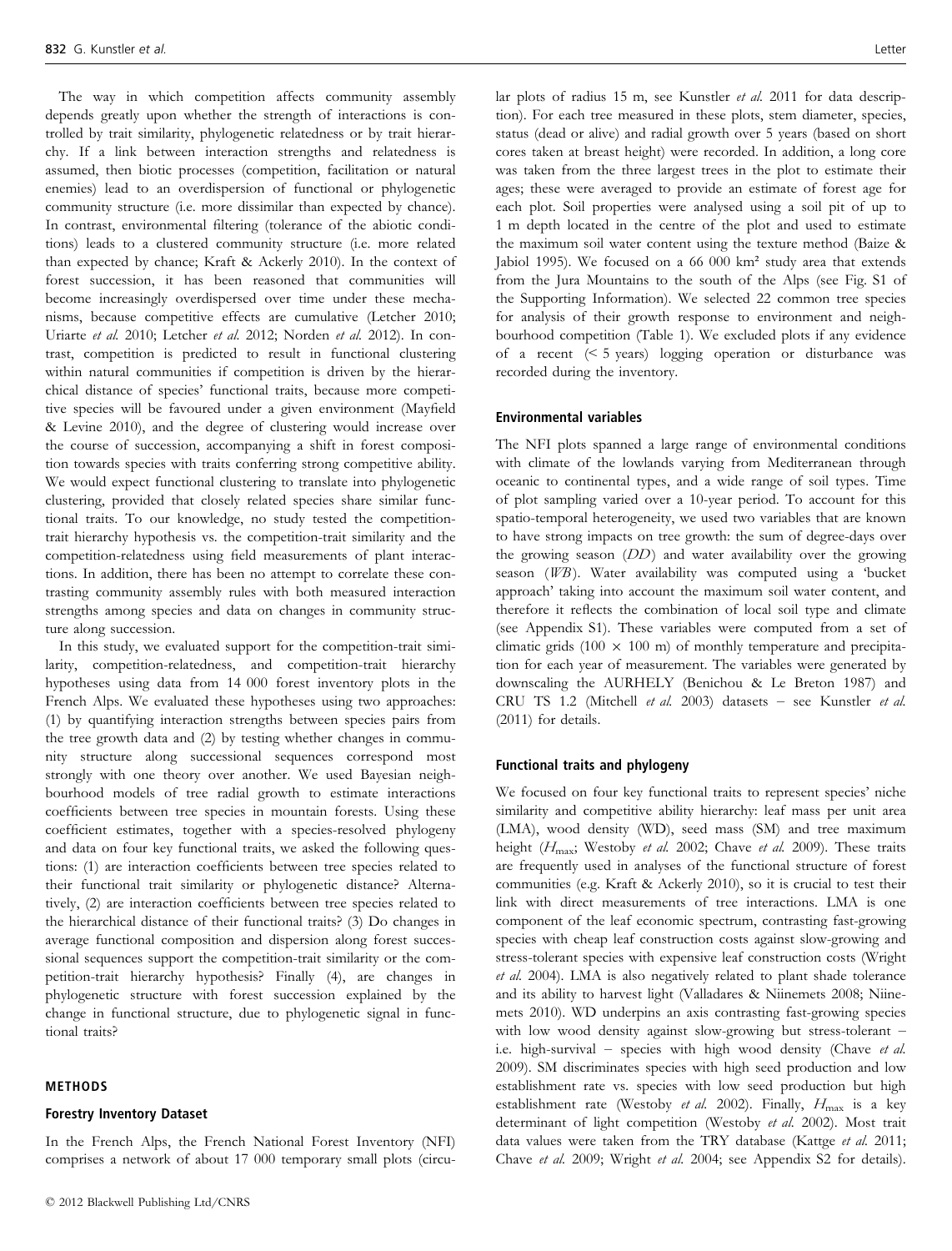|  |  |  |  |  |  |  | <b>Table 1</b> List of target tree species (or group of species) and their acronyms |
|--|--|--|--|--|--|--|-------------------------------------------------------------------------------------|
|--|--|--|--|--|--|--|-------------------------------------------------------------------------------------|

|                           |                                                    | No. plots | No. trees | No. competitor<br>species | Models DIC               |                     |                             |                                      |
|---------------------------|----------------------------------------------------|-----------|-----------|---------------------------|--------------------------|---------------------|-----------------------------|--------------------------------------|
| Target species<br>acronym | Species or group of species                        |           |           |                           | $\rm M_{neighbour}$ null | $\rm M_{neighbour}$ | $\rm M_{neighbour}$ species | $R^2$<br>$\rm M_{neighbour}$ species |
| <b>ABIALB</b>             | Abies alba                                         | 2110      | 12885     | 19                        | 25843.1                  | 25743.4             | 25640.7                     | 0.29                                 |
| ACEg                      | Acer pseudoplatanus & A. platanoides               | 993       | 2501      | 13                        | 4278.7                   | 4231.2              | 4145.1                      | 0.40                                 |
| <b>ACEs</b>               | Acer campestre, A. opalus and<br>A. monspessulanum | 1462      | 3799      | 16                        | 6232.7                   | 6195.1              | 6116.1                      | 0.38                                 |
| <b>ALNb</b>               | Alnus glutinosa, A. incana<br>and A. cordata       | 249       | 1627      | 7                         | 2611.8                   | 2593.1              | 2553.6                      | 0.37                                 |
| <b>BETPUB</b>             | Betula pubescens                                   | 423       | 1030      | 6                         | 1944.2                   | 1916.7              | 1873.5                      | 0.34                                 |
| CARBET                    | Carpinus betulus                                   | 1403      | 7811      | 21                        | 12834.2                  | 12791.7             | 12670.2                     | 0.35                                 |
| CASSAT                    | Castanea sativa                                    | 474       | 3633      | 12                        | 6225.8                   | 6200.0              | 6133.8                      | 0.35                                 |
| <b>CORAVE</b>             | Corylus avellana                                   | 261       | 809       | 5                         | 1428.3                   | 1421.2              | 1410.6                      | 0.25                                 |
| FAGSYL                    | Fagus sylvatica                                    | 3275      | 21291     | 25                        | 37145.2                  | 37069.1             | 36828.1                     | 0.35                                 |
| FRAs                      | Fraxinus exelsior, F. oxyphylla<br>and $F.$ ornus  | 1536      | 5104      | 21                        | 9456.4                   | 9361.3              | 9216.7                      | 0.35                                 |
| <b>LARDEC</b>             | Larix decidua                                      | 1000      | 6557      | 9                         | 11144.0                  | 11124.6             | 11091.9                     | 0.32                                 |
| <b>OSTCAR</b>             | Ostrya carpinifolia                                | 105       | 629       | 4                         | 524.4                    | 522.9               | 522.0                       | 0.59                                 |
| PICABI                    | Picea abies                                        | 2710      | 19651     | 23                        | 34833.1                  | 34770.6             | 34548.3                     | 0.34                                 |
| <b>PINCEM</b>             | Pinus cembra                                       | 85        | 271       | 3                         | 530.0                    | 515.9               | 517.2                       | 0.25                                 |
| <b>PINNIG</b>             | Pinus nigra                                        | 864       | 6944      | 8                         | 9129.4                   | 9078.7              | 9032.2                      | 0.51                                 |
| PINSYL                    | Pinus sylvestris                                   | 3186      | 21962     | 21                        | 39231.8                  | 38967.2             | 38878.5                     | 0.28                                 |
| <b>PINUNC</b>             | Pinus uncinata                                     | 325       | 2230      | 6                         | 4009.6                   | 3995.4              | 3987.9                      | 0.28                                 |
| <b>POPTRE</b>             | Populus tremula                                    | 460       | 1610      | 13                        | 2518.0                   | 2478.3              | 2440.8                      | 0.42                                 |
| <b>QUEILE</b>             | Ouercus ilex                                       | 1298      | 9699      | 9                         | 6001.3                   | 5997.3              | 5982.7                      | 0.73                                 |
| <b>QUEPET</b>             | Quercus petraea                                    | 1441      | 7325      | 19                        | 12655.0                  | 12576.8             | 12443.8                     | 0.35                                 |
| <b>QUEPUB</b>             | Quercus pubescens                                  | 3268      | 22023     | 16                        | 28994.0                  | 28889.2             | 28802.7                     | 0.39                                 |
| <b>QUEROB</b>             | Quercus robur                                      | 669       | 2235      | 12                        | 4246.4                   | 4203.5              | 4126.1                      | 0.28                                 |

Listed for each species are the number of individuals, plots and competitor species analysed. For each species, the model selection statistics (Deviance Information Criteria, DIC) for the three candidate models of tree radial growth are given. The best-fitting model is highlighted in bold. Model M<sub>neighbour null</sub> includes no competition effects of neighbouring trees, model Mneighbour includes competition effects of neighbouring trees proportional to their basal area, but with the same effect for all competitor species, and model  $M_{neighbour}$  species includes a competition effect different for each competitor species. The percentage of deviance explained  $(R<sup>2</sup>D)$  by the model Mneighbour species is given for all target species.

The exception was  $H_{\text{max}}$ , which was estimated for each species from the NFI data by computing the 99% quantile of the height measurements across all plots.

We developed a species-resolved phylogeny for all tree species occurring in NFI plots by combining published phylogenetic trees and sequence data. As no gene sequence data were systematically available for all study species, we had to first build a genus-level phylogeny and then resolve each genus with published phylogenetic information (see Appendix S3 for details of methods). On the basis of resulting phylogenetic tree, we computed evolutionary distances between all pairs of species as a measure of their evolutionary relatedness.

#### Hierarchical Bayesian neighbourhood models of tree growth

We estimated tree interaction coefficients using a hierarchical Bayesian model of individual trees radial growth based on a non-linear function of tree diameter  $(D)$ , bioclimatic variables  $(DD \text{ and } WB)$ and local interactions with neighbouring trees based on a crowding index  $(CI)$ .

The crowding index  $(CI)$  assumes that the effect of a neighbouring tree on the growth of a target tree is a function of its size and species identity. For tree  $i$  of target species  $k$  in plot  $p$ ,  $CI$ <sub>i</sub> was computed as  $\sum_{i=1}^{S_p} \lambda_{ks} B A_{ps}$ , where  $S_p$  is the number of species present in plot  $p$ ,  $\lambda_{ks}$  is a parameter to be estimated representing the interaction coefficient effect of species s on k and  $BA_{ps}$  is the basal

area (m<sup>2</sup> ha<sup>-1</sup>) of trees neighbouring species s in plot p. We estimated the interaction coefficients  $\lambda_{ks}$  only for pairs of species cooccurring in more than 200 plots (see Appendix S4 for list of competitor species per target species). The remaining competitive species were grouped and represented by  $\lambda_{kn}$ , the interaction coefficient of rare species (the interaction coefficient of pooled rare species was, however, not used in the subsequent analysis on traits and phylogeny effects). Despite the large environmental gradients present in the data, we estimated a single interaction coefficient representing average competition effects because a previous study has shown that the intensity of plant interaction was largely stable over these gradients (Kunstler et al. 2011).

Separate growth models were fitted for the 22 selected species. As in Kunstler et al. (2011), for each target species  $k$ , radial growth of individual  $i$  in plot  $p$  was modelled as:

$$
G_{pi} = \frac{\alpha_p \times D^{\beta 1} \times DD^{\beta 2} \times WB^{\beta 3}}{1 + CI_i},
$$
\n(1)

where  $\alpha_p$ ,  $\beta_1$ ,  $\beta_2$ ,  $\beta_3$  and  $\lambda_{ks}$  are parameters to be estimated and  $\alpha_p$ is modelled as a plot-random effect using a log-normal distribution. This main growth model  $(M_{neighbour\ species})$  was compared with a model assuming equivalent interaction coefficients for all species (M<sub>neighbour</sub>) and a model assuming no competition (M<sub>neighbour null</sub>). Models were fitted within a hierarchical Bayesian framework; the likelihood function for model M<sub>neighbour species</sub>, as well as a detailed description of our priors and MCMC simulation and diagnostic, is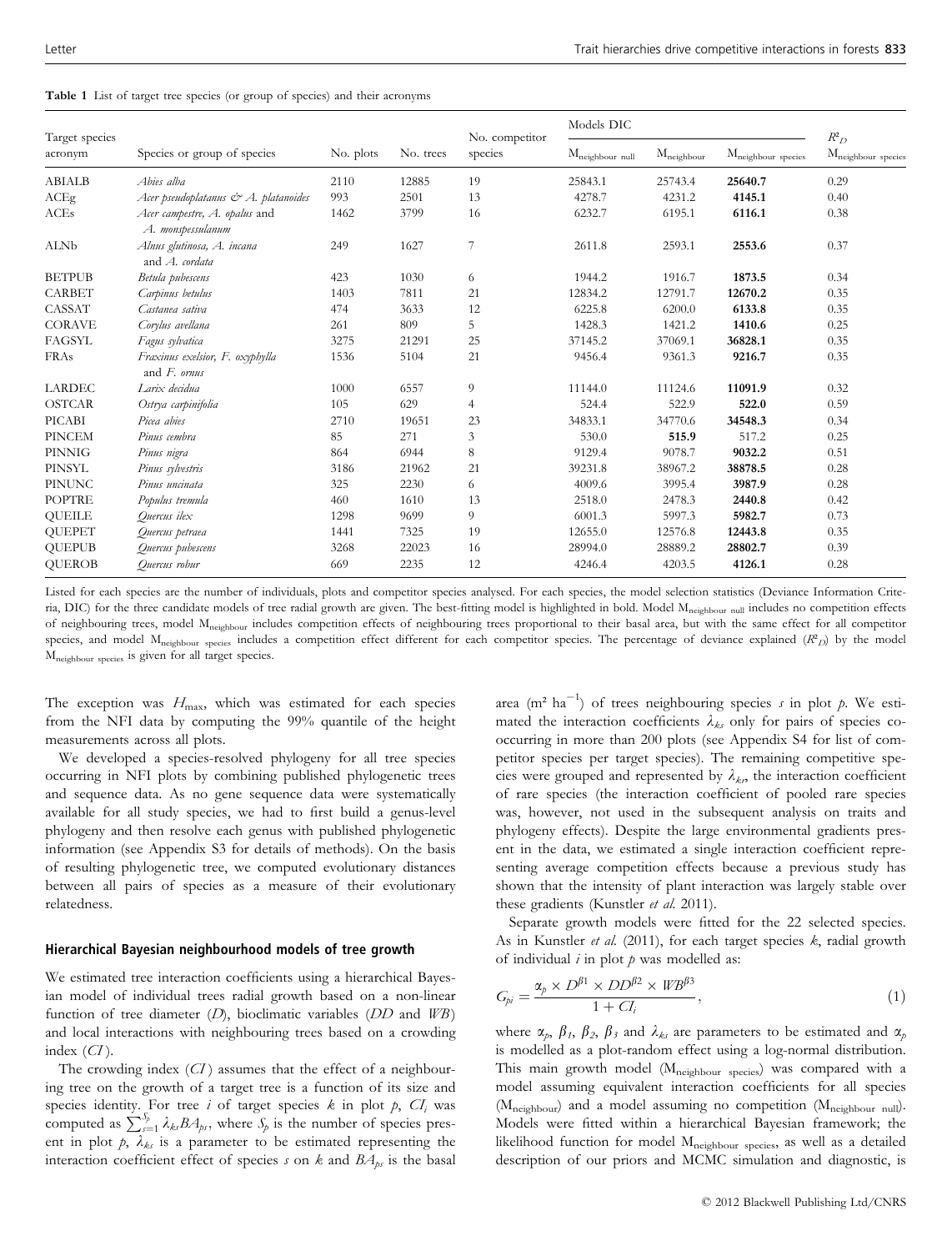given in Appendix S5. All models were compared using the Deviance Information Criterion (DIC; Spiegelhalter et al. 2002). We evaluated the goodness of fit of model  $M_{neighbour}$  species by computing the proportion of deviance explained  $R_{D}^{2} = 1 -$  residual deviance of the model/deviance of the null model.

# Regression between interaction coefficients and trait distances, phylogenetic relatedness and hierarchical trait distances

We tested whether interaction coefficients  $(\lambda_{ks})$  within our neighbourhood model were related to absolute trait distances, hierarchical trait distance and/or phylogenetic distance by including these predictors (hereafter referred to as  $pred_{ks}$ ) as terms in a regression. Absolute trait distance was calculated as  $|t_k - t_s|$ , where  $t_k$  and  $t_s$ are the functional trait values of species  $k$  and  $s$  respectively, whilst hierarchical trait distance was calculated as  $t_k - t_s$ . As species' niche similarity may be better measured by a multi-trait than by a singletrait approach, we also computed species' absolute distance in a multidimensional space defined by the four (centred and standardised) functional trait axes. All predictor variables were centred and standardised to facilitate comparison. The model (with non-informative priors) assumed a linear relationship between the interaction coefficient of species s on species k (log $\lambda_{ks}$ ) and pred<sub>ks</sub>:

$$
log\lambda_{ks} = a_k + b.\text{pred}_{ks} + \text{normal}(0,\text{var}_{ks}),
$$
\n(2)

where  $a_k$  was a random intercept for each target species (drawn from a normal distribution of parameters a and  $var_a$ , because each target species can have a different tolerance to neighbourhood) and b is the overall slope parameter.  $log \lambda_{ks}$  was used because  $\lambda_{ks}$  follow a lognormal distribution. We accounted for the uncertainty associated with  $\lambda_{ks}$  by modelling log $\lambda_{ks}$  as a normal variable estimated from the MCMC posterior simulation from the previous analysis. Models estimated with either the phylogenetic, the functional, the hierarchical distance of WD, Hmax, LMA, or SD, or with the multi traits absolute distance were compared against each other using the DIC.

We then explored whether the sign of the correlation observed when pooling all target species was similar to that observed when each target species was considered separately. To do so, we ran a random-slope model allowing the slope of the linear relationship to vary among target species, assuming that for target species  $k$ , the slope  $b_k$  was drawn from a random normal distribution of mean  $b$ and variance  $var_b$  (i.e. the hyper-distribution). The variability of the slope estimates for individual target species was represented by plotting the hyper-distribution and the distribution of the slope estimates for each target species for all models.

# Variation in the community functional and phylogenetic structure with forest age

We analysed variation in phylogenetic and functional structure of forests with respect to their age, testing whether patterns of successional change were consistent with what might be expected from our results on links between interaction coefficients and traits. We thus restricted our analysis to the traits identified as the best predictors of tree interactions in the previous analyses. We calculated changes in three community properties with forest age: phylogenetic structure using a Net Relatedness Index (NRI; Webb et al. 2002), average trait values using community-weighted mean trait values (CWMT, Garnier et al. 2004) and the spread of trait values using

the Traits Similarity Index (TSI; Uriarte et al. 2010). We excluded from the analysis coppice-managed plots, plantations and plots older than 120 years (because the latter were too rare). NRI is an index of relative phylogenetic diversity based on the mean pairwise phylogenetic distance of species in a plot, standardised by the mean expected phylogenetic distance (given the number of species in the plot) to correct for the effect of plot species richness (see Webb et al. 2002 for details). TSI was computed in a similar way, except that the distance matrix was computed as species pairwise functional trait distance. The analyses were carried out using the *picante* package in R (Kembel et al. 2010) with a null model generated by species-label randomisation. CWMT was computed from species relative basal area per plot. Variation in CWMT, TSI and NRI with plot age was evaluated against a null model based on a plot age randomisation (represented by the 95% quantile of 1000 randomisations). As CWMT, TSI and NRI co-varied with environmental variables correlated with plot age, we used the residuals of their ordinary least squares regression against the bioclimatic variables (DD and WB), rather than their actual values. The phylogenetic dependences of functional traits were computed using Pagel's  $\lambda$ , which measures the phylogenetic signal of quantitative biological characters (Pagel 1997). We calculated Pagel's  $\lambda$  and tested the estimated value against 0 (indicating no phylogenetic signal), using a likelihood ratio test (Harmon et al. 2008).

# RESULTS

## Species effects and goodness-of-fit of the neighbourhood models of tree growth

For all 22 target species, the inclusion of neighbouring trees effects into the models resulted in a large drop of DIC  $(> 10$  for 19 species; Table 1), indicating strong statistical support that neighbourhood effect on tree radial growth. For all target species except Pinus cembra, the best-supported model had separate interaction coefficients for each of the neighbouring species ( $\Delta$ DIC > 10 for 19 target species; Table 1). Even for *Pinus cembra*, there was similar statistical support for models including and excluding species effects  $(\Delta DIC = 1.3)$  and therefore, for consistency, we used separate interaction coefficients for this species as well. The percentage of deviance explained by the models, which included separate interaction coefficients for each neighbouring species (Mneighbour species), was in the range 0.25–0.73.

# Do interaction coefficients correlate with absolute or hierarchical functional trait distances, or with phylogenetic distances?

We found strong statistical support for a relationship between interaction coefficients and hierarchical trait distances among pairs of species (Table 2), but no support for a relationship with absolute trait distances (whether calculated with a single trait or with multiple traits) or phylogenetic distances (DIC more than 190 points greater than the best-fitting model, Table 2). The best-fitting model included LMA hierarchical distance, whilst the second-best included WD hierarchical distance (Table 2). For LMA, the negative posterior density of the slope parameter indicates that species with lower LMA than a target species have a greater competitive effect than species with higher LMA (Fig. 1, left-hand panels). For WD, the positive posterior density of the slope parameter indicates that species with higher WD values than the target species have greater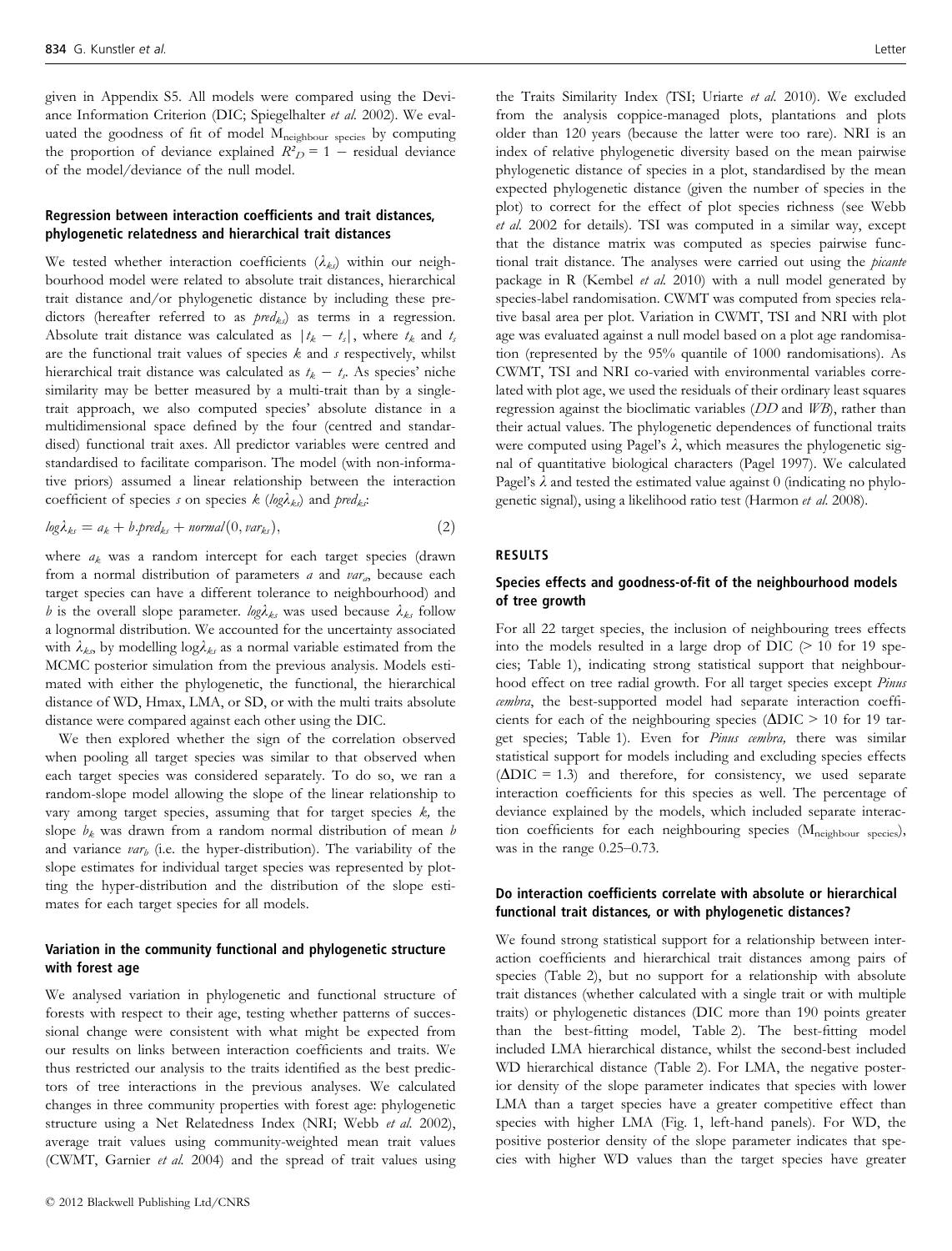

Figure 1 Left-hand panels: posteriors of the slope parameter of the regression between the interaction coefficients between pairs of species and their functional trait absolute distance (based on single trait or multiple traits) or phylogenetic distance (grey line) or functional trait-hierarchical distance (black line) fitted with a model assuming the same slope for all target species (eqn [2]). Right-hand panels: hyper-distributions of the slopes and histograms (grey bar for distance and hatched bars for hierarchy) of slope estimates for each target species estimated with a model assuming a random slope for each target species. The hyper-distribution of the target species slopes is given as Gaussian curves with mean and standard deviation estimates. The proportion of species with positive slope is indicated after the model label.

competitive effects than species with lower WD values (Fig. 1, lefthand panels).

The effect of trait-hierarchical distance on interaction coefficients was similar across species. The correlations observed when all target species were analysed simultaneously were also conserved when each target species was considered separately: the random-slope models revealed hyper-distributions that strongly deviated from zero for both LMA and WD (negatively for LMA and positively for WD). For 20 of the 22 target species, the slope of the LMA hierarchical distance model was negative (Fig. 1 right-hand panel; the exceptions being Pinus nigra and Pinus uncinata; but these species had interaction coefficients estimated for only six and five species respectively). For 21 of the 22 species, the slope of the WD hierarchical distance model was positive (the exception being Pinus nigra). In contrast, most models based on functional traits absolute distance (based on single trait or multiple traits) or phylogenetic distance showed much less consensus on the sign of the slope among the 22 target species. These results support the competition-traits hierarchy hypothesis rather than the competition-traits similarity or competition-relatedness hypotheses.

# Variation in functional and phylogenetic structure with forest age and phylogenetic signal

We focused on changes in the functional structure of LMA and WD with forest age, given that growth analyses had identified these traits as important determinants of tree–tree interactions. The mean trait values (CWMT values) decreased systematically with plot age for LMA and increased systematically for WD (Fig. 2). The similarity index for both traits (TSI) was lower for young forest plots (Fig. 2), signifying a decrease in trait diversity with age (because lower TSI values indicate higher trait diversity). These changes in functional trait structure in early forest successional stages are consistent with a successional increase in the dominance of species with high competitive ability, with low LMA and with high WD.

We found that LMA, WD and SM had significant phylogenetic signals, but not  $H_{\text{max}}$  (see Fig. 3), with Pagel's  $\lambda$  being 0.604 for LMA, 0.483 for WD and 0.113 for SM (all  $P$  values  $\leq$  0.001). The fact that more closely related species had more similar LMA and WD values means that increases in phylogenetic similarity with forest plot age (see Fig. 4) are probably associated with trends in the functional traits (in Fig. 2).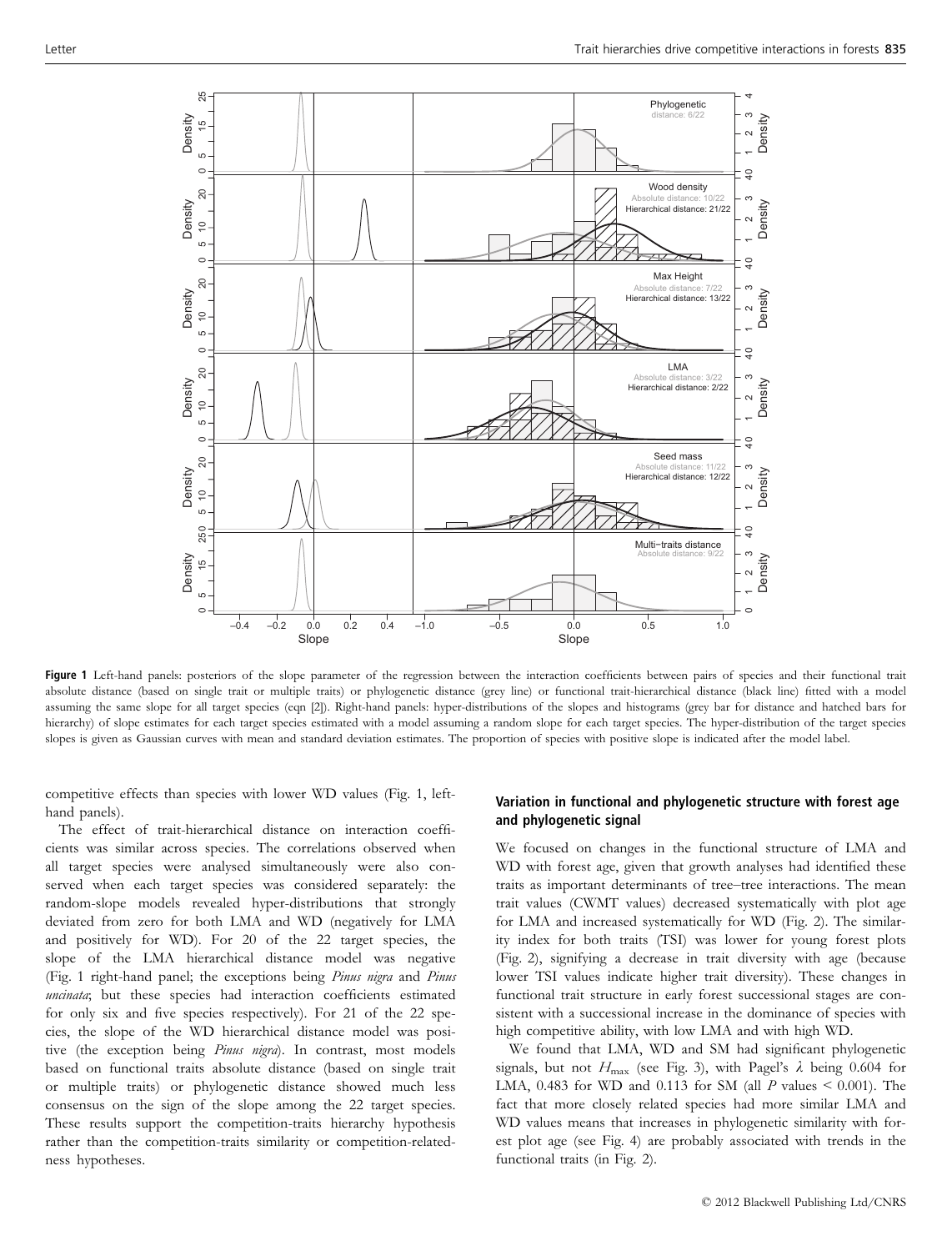Table 2 Model selection statistics (DIC) for the 10 candidate models of the relationship between the interaction coefficients between pairs of species and their phylogenetic distance, functional trait absolute distance (based on single trait or multiple traits) or functional trait-hierarchical distance

| Model                 | DIC.  |
|-----------------------|-------|
| Phylogenetic distance | 972.1 |
| WD                    |       |
| Absolute distance     | 981.4 |
| Hierarchical distance | 839.5 |
| <b>LMA</b>            |       |
| Absolute distance     | 958.9 |
| Hierarchical distance | 784.8 |
| $H_{\rm max}$         |       |
| Absolute distance     | 981.1 |
| Hierarchical distance | 996.3 |
| <b>SM</b>             |       |
| Absolute distance     | 998.4 |
| Hierarchical distance | 985.4 |
| Multi-traits distance |       |
| Absolute distance     | 976.2 |

DIC, Deviance Information Criterion;  $H_{\text{max}}$ , tree maximum height; LMA, leaf mass per unit area; WD, wood density; SM, seed mass.

The best-fitting model is highlighted in bold black and the second best-fitting model in bold grey.

## **DISCUSSION**

# Neighbour effects on tree growth are driven by hierarchical trait distances

We found strong support for the hypothesis that competition between pairs of tree species is linked to hierarchical distances in LMA and WD, but not to their functional or phylogenetic similarity. The fact that interaction coefficients are related to the hierarchy of these two traits strongly suggests that competition for light is a major driver of tree interaction, and community structure. Indeed, the result that species with low LMA are strong competitors agrees well with the idea that low LMA species have greater shade tolerance and superior ability to harvest light (Valladares & Niinemets 2008; Niinemets 2010). The relationship between WD and competition for light is less well understood, but several studies indicate that shade-tolerant species have higher WD (Muller-Landau 2004; Nock et al. 2009; Uriarte et al. 2010 but see Russo et al. 2010). Among plant species,  $H_{\text{max}}$  is often considered a key determinant of competitive ability (Westoby et al. 2002). Yet, for tree species, we found no evidence of this, in agreement with other recent studies (Keating & Aarssen 2009; Uriarte et al. 2010). Fundamental differences in leaf life span and cellular wood structure between angiosperms and conifers may lead to distinct correlations between the



Figure 2 Variation of community-weighted mean traits (CWMT) and traits similarity index (TSI) with plot age for wood density (WD; a and b) and leaf mass per area (LMA; c and d). Black lines represent mean CWMT and TSI for 10 forest age classes and the dashed lines represent the 95% confidence intervals of 100 randomisations of plot age. To control for the effect of environmental variables, we used residual of regression of CWMT or TSI against bioclimatic variables (DD and WB).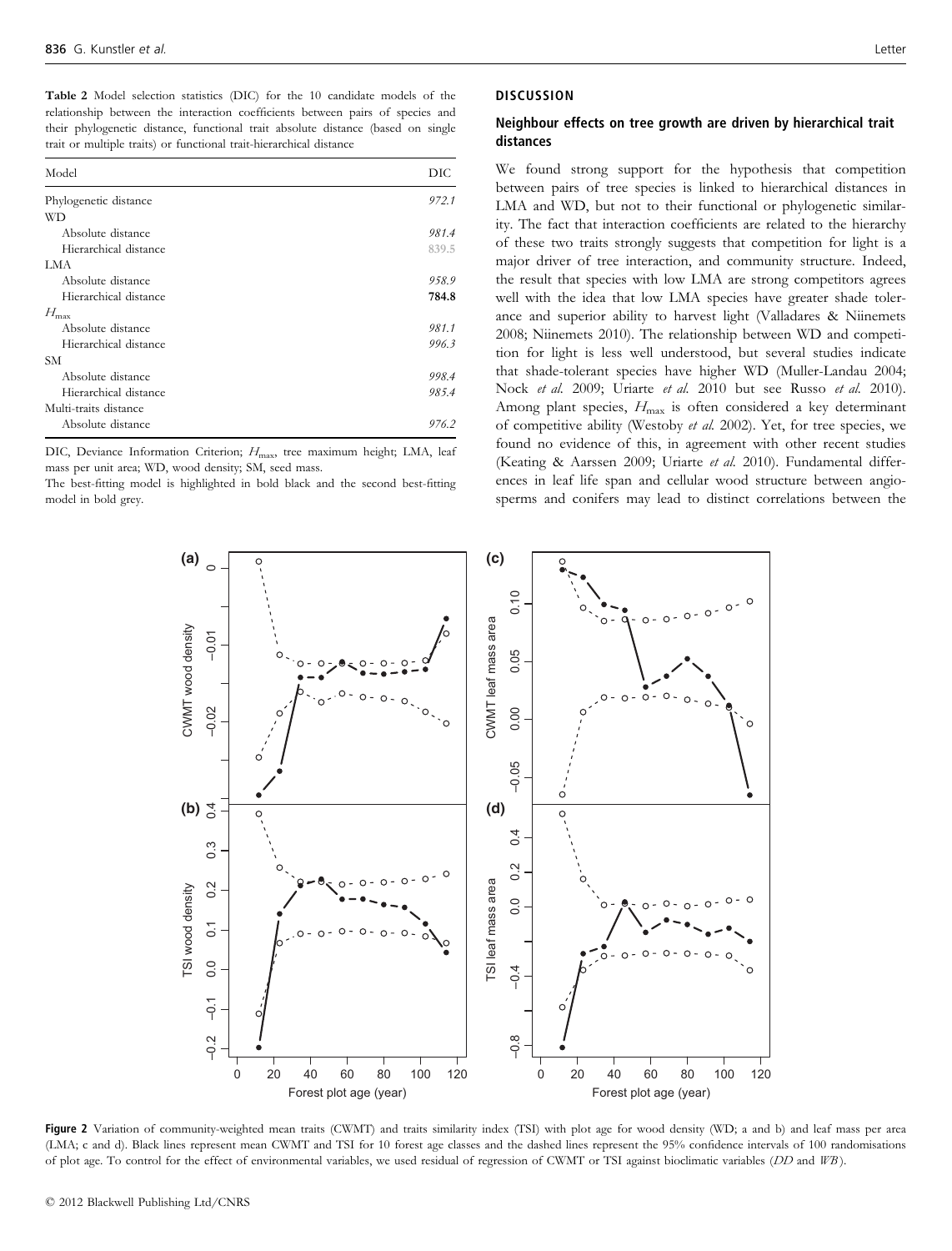

Figure 3 Phylogeny of the tree species (only species genus is given) from the French Alps and Jura Mountains. Values of the four functional traits are represented on the tips of the phylogeny (in centred and standardised format). Missing trait values are represented by an X. Traits with a significant phylogenetic signal (Pagel's  $\lambda > 0$ ) are represented by an \*.



Figure 4 Variation in Net Relatedness Index (NRI) with plot age. The solid black line represents the mean NRI for 10 forest age classes and the dashed lines represent the 95% confidence intervals of 100 randomisations of plot age. To control for the effect of environmental variables, we used residual of regression of NRI against bioclimatic variables (DD and WB ).

shade tolerance and these functional traits in conifers (Lusk & Warton 2007; Chave et al. 2009). It might be thought that the relationship we report between trait-hierarchical distance and interaction coefficients is the result of comparing two very distinct clades, but the relationship held when we restricted the analysis to angiosperms only (see Appendix S6; the limited number of conifers in our dataset precluded detailed investigation of this clade).

# No evidence for the competition-relatedness hypothesis on tree growth

Our study does not support the hypothesis that niche similarity is the primary driver of local interactions among adult trees because absolute trait distances did not represent good predictors of tree interaction coefficients. Even models built with multi-trait distance as a predictor, which should capture more accurately the species niche similarities, were statistically inferior to the hierarchical trait models. The idea that niche similarity drives plant competition has been widely put forward in the literature on community assembly (Kraft & Ackerly 2010), but previous studies have never empirically tested whether competition is best predicted by functional trait similarities (absolute distance) or by hierarchical trait distances. For instance, Uriarte et al. (2010) explored the links between interspe-Example 2018 and Mountains. Values of the four functional traits are represented on the presented by an X. Traits with a significant phylogenetic signal (Pagel's  $\lambda > 0$ ) are presented by an X. Traits with a significant p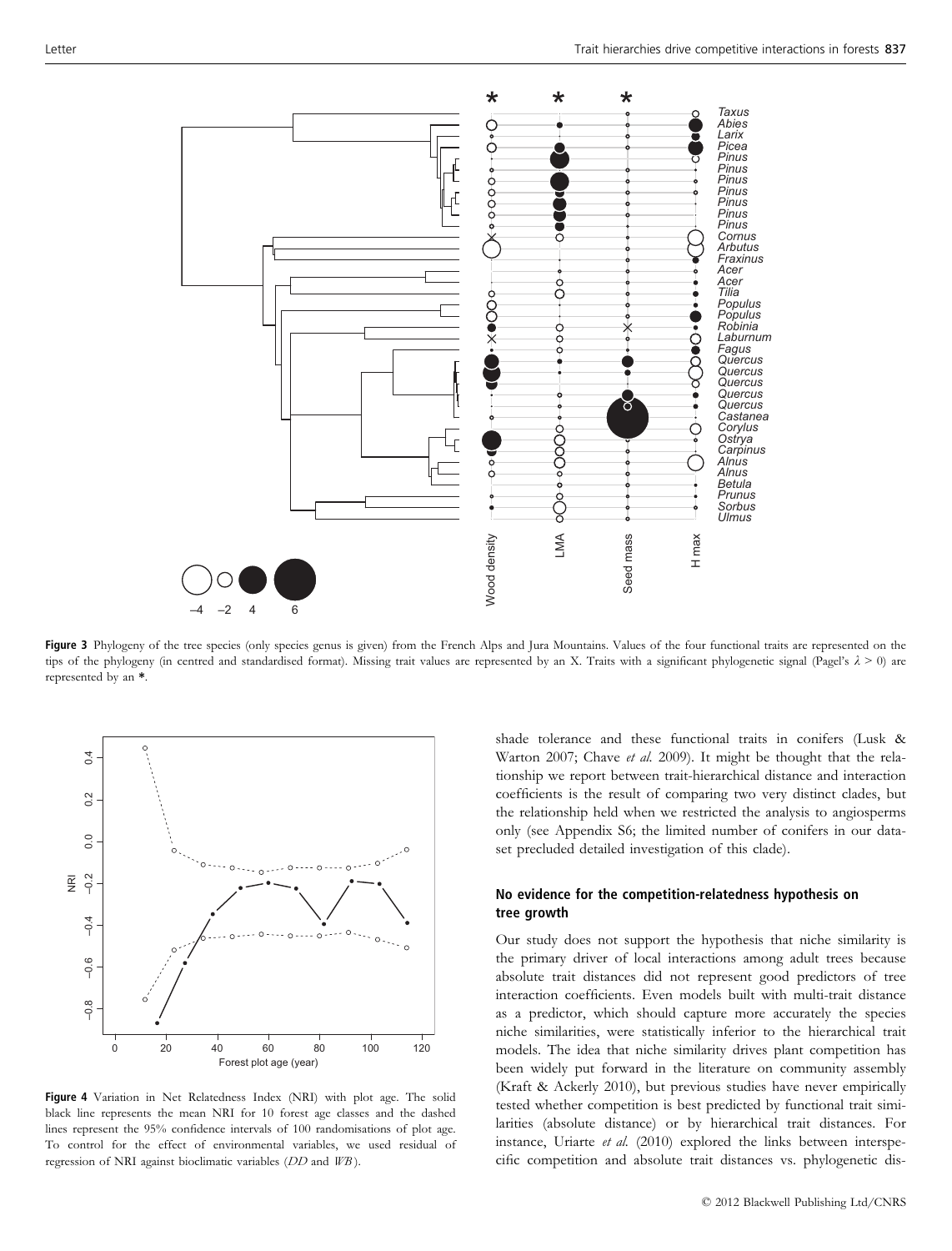tances, but did not test for links with hierarchical distances. Conversely, Freckleton & Watkinson (2001) found evidence for a link between competition and the hierarchical distance of the maximum weight of herbaceous plants, but did not test models based on trait similarity or phylogeny.

Our observation that interaction coefficients did not correlate with phylogenetic relatedness, which could indirectly account for unmeasured functional traits, also supports the lack of strong effects of niche similarity in the forest communities we analysed. Similarly, two recent studies performed on adult plants also failed to support the 'competition-relatedness' hypothesis (Cahill et al. 2008; Uriarte et al. 2010). However, support for the competition-relatedness hypothesis has come from studies that have focused on recruitment stages (Webb et al. 2006; Burns & Strauss 2011; Paine et al. 2012). This may indicate that recruitment is more sensitive to natural enemies than are adult trees. It is also important to bear in mind that our lack of strong phylogenetic signal may be explained by the long time of divergence between most European tree taxa, which limits the number of closely related species with similar functional traits (although we reach the same conclusions when analysing only within the angiosperms, the clade with species the more closely related; see Appendix S6). Our results are crucial for the phylogenetic community assembly approach because the competition-relatedness hypotheses used in this approach has to hold for the regional species pool analysed and not only within a clade of closely related species.

We explored the role of niche similarity on competition at the tree neighbourhood scale (within 15 m of the target tree), a scale at which competitive interactions are decreased by differences in species' nutrient requirements or rooting depths (Coomes & Grubb 2000). Our results indicate that such local resource partitioning may not have a strong effect on tree growth. Owing to the evidence of species coexistence at the regional scale, it is, however, likely that other types of stabilising niche differences play a significant role. This role may only become apparent through other traits or other processes (recruitment, fecundity) or at other spatial or temporal scales. For instance, the effect of stabilising niche differences through storage effects (sensu Chesson 2000) will only become apparent when analysing variations in competitive interactions with temporal or spatial variations in environmental conditions (e.g. climate or soil). For such analyses, it would be crucial to add to our analysis the intraspecific variability of functional traits (particularly if this variability were correlated to the environment). However, such data are rarely available for large spatial scales, such as the scales represented by National Forest Inventories. Finally, identifying stronger stabilising niche mechanisms may require analysing the covariance of several fitness components, such as the trade-offs between colonisation and competition and to relate these to tradeoffs between several functional traits to accurately measure species' niche similarities (Chesson 2000).

# Temporal changes in functional and phylogenetic structure of forest communities

Long-term changes in the functional structure of forests with plot age for LMA and WD were in agreement with our results on the short-term effect of tree interaction on radial growth. We observed a decrease in community-weighted LMA and an increase in community-weighted WD with plot age. This probably originates from an

increase in the dominance of competitive, shade-tolerant species (with low LMA and high WD), as predicted by classical theories of forest succession (Pacala et al. 1996). In line with these changes in community-weighted traits, the progressive decrease in trait diversity over time for very young forest plots indicates an exclusion of species with low competitive ability (i.e. shade-intolerant species). This pattern is reminiscent of the old concept of initial floristic composition (Egler 1954), which states that all species are present at the start of the succession and are then differentially selected. An increase in trait similarity with stand age is generally interpreted as an effect of environmental filtering, with a progressive sorting of the species best adapted to the local abiotic conditions (Uriarte et al. 2010). Given our results, we would propose that an alternative interpretation is that this increase is primarily driven by competition for light, which selects species with traits conferring greater competitive ability (Navas & Violle 2009).

Our results showing an increase of NRI with succession taken together with our results on local tree interaction and forest functional structure are consistent with the explanation provided by Mayfield & Levine (2010) that competition leads to a gradual increase in community NRI with successional stage. This is in sharp contrast to previous studies in which an increase of NRI was interpreted only as evidence of environmental filtering (Uriarte et al. 2010). So far, relatively few studies have analysed the change in phylogenetic relatedness through succession. Most studies of tropical forests have found a decrease in phylogenetic relatedness (NRI) with increasing successional stage (Letcher 2010; Letcher et al. 2012; Norden et al. 2012; but not Uriarte et al. 2010). In contrast, a study in a fire-prone Mediterranean system (Verdú et al. 2009) found an increase in NRI at the final succession stage, which they interpret as the result of competitive exclusion as in our study. The contrasting results on the variation of phylogenetic overdispersion with succession between tropical (Letcher 2010; Letcher et al. 2012; Norden et al. 2012) and temperate or Mediterranean ecosystems (this study and Verdú et al. 2009) may be best explained by the higher frequency of enemy-mediated density dependence in tropical climate (Mangan et al. 2010) leading to a more determinant role of niche similarity for tree interactions.

## Implications for community assembly rules

Both species similarity and competitive ability determine the outcome of competition, and as a function of their relative importance, competition may either lead to an overdispersion or a clustering of functional traits within communities (Navas & Violle 2009). Our work suggests that the role of niche similarity in community assembly cannot be quantified simply by analysing the overdispersion of single traits or phylogenetic relatedness. The mechanisms by which plant–plant interactions can lead to coexistence of species have been synthesised several years ago (Chesson 2000), but niche assembly models have so far failed to incorporate these mechanisms. As recently proposed by Spasojevic & Suding (2012), we can now move on to a next generation of community assembly models that: (1) separate the effect of niche and competitive ability differences in plant interactions and (2) understand what trade-off axis among multiple traits underpins plant competitive ability or stabilising niche differences. This is crucial to understand how the importance of these two processes changes among community types (e.g. forests vs. protist communities; Violle et al. 2011) and along climatic gradi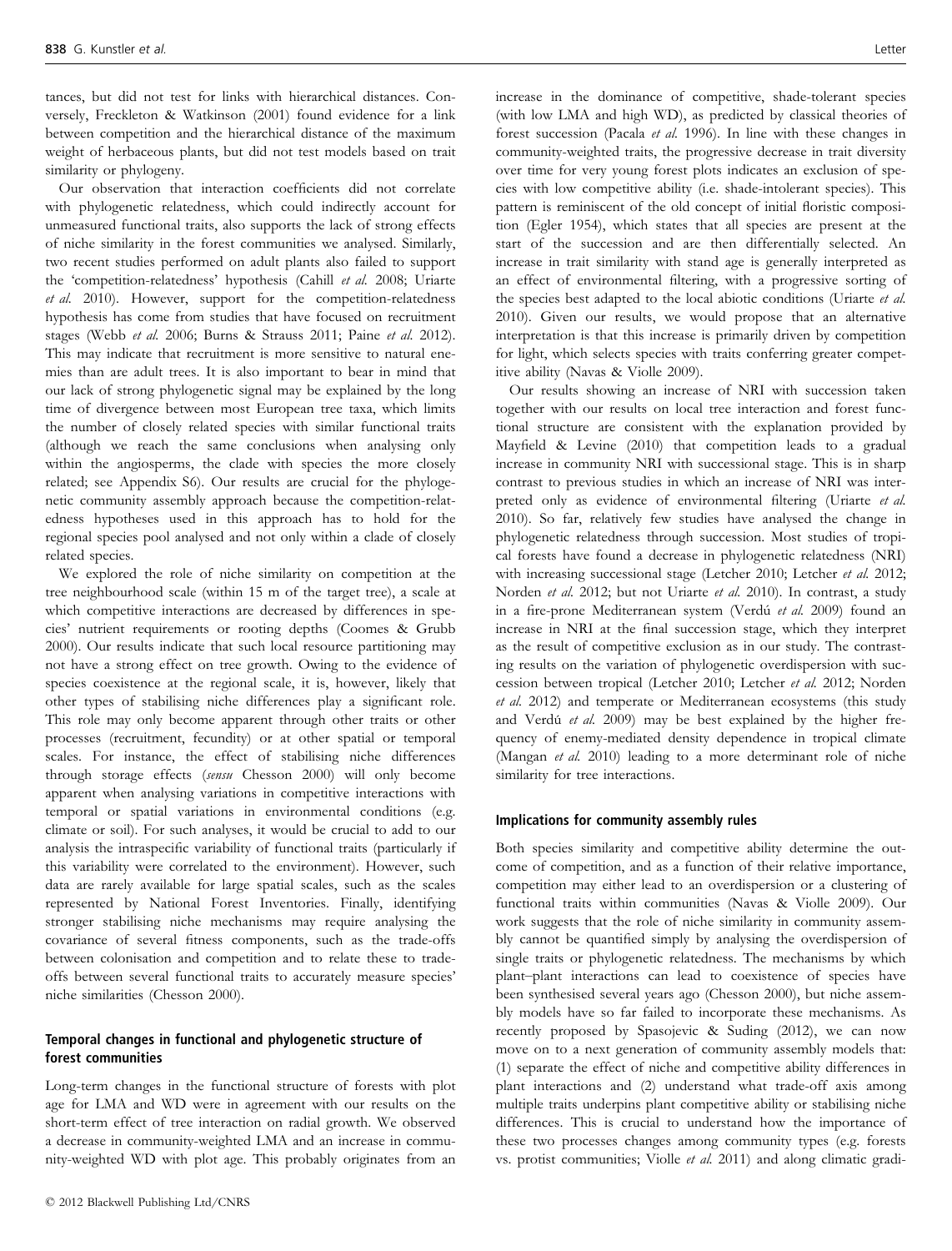ents (e.g. tropical vs. temperate forests). With such improved insights, opportunities will emerge for models of community assembly to be incorporated into tools forecasting global change impacts on plant biodiversity (Lavergne et al. 2010).

#### AUTHORSHIP

GK conceived the project while working with DAC in Cambridge, and designed the study following discussions at a workshop attended by all authors except JK; formatted the data, performed modelling work and analysed output data; wrote the first draft of the manuscript. SL performed phylogenetic analyses. All authors substantially contributed to revisions.

## ACKNOWLEDGEMENTS

We thank the French NFI for help in formatting the database. We also thank the TRY database for providing functional traits data (TRY proposal No. 33, http://www.try-db.org). TRY is hosted at the Max Planck Institute for Biogeochemistry, Jena, Germany, and is/has been supported by DIVERSITAS, IGBP and the French Foundation FRB. This research was funded by INTERREG France-Suisse 'Forêt de protection', Alpine Space MANFRED and FP7 project BACCARA (No. 226299). WT and SL received funding from the European Research Council under the P7 (No. 281422). NEZ was funded by the FP7 project MOTIVE (No. 226544).

#### REFERENCES

- Adler, P.B., Hille Ris Lambers, J. & Levine, J. (2007). A niche for neutrality. Ecol. Lett., 10, 95–104.
- Baize, D. & Jabiol, B. (1995). Guide pour la description des sols. Institut National de la Recherche Agronomique, Paris.
- Benichou, P. & Le Breton, O. (1987). Prise en compte de la topographie pour la cartographie des champs pluviométriques statistiques. La Météorologie, 7, 23-34.
- Burns, J.H. & Strauss, S.Y. (2011). More closely related species are more ecologically similar in an experimental test. Proc. Nat. Acad. Sci. U.S.A., 108, 5302–5307.
- Cahill, J.F. Jr, Kembel, S.W., Lamb, E.G. & Keddy, P.A. (2008). Does phylogenetic relatedness influence the strength of competition among vascular plants? Perspect. Plant Ecol. Evol. Syst., 10, 41-50.
- Cavender-Bares, J., Ackerly, D.D., Baum, D.A. & Bazzaz, F.A. (2004). Phylogenetic overdispersion in Floridian Oak Communities. Am. Nat., 163, 823–843.
- Chave, J., Coomes, D., Jansen, S., Lewis, S.L., Swenson, N.G. & Zanne, A.E. (2009). Towards a worldwide wood economics spectrum. Ecol. Lett., 12, 351-366.
- Chesson, P. (2000). Mechanisms of maintenance of species diversity. Annu. Rev. Ecol. Evol. Syst., 31, 343–366.
- Coomes, D.A. & Grubb, P.J. (2000). Impacts of roots competition in forests and woodlands: a theoretical framework and review of experiments. Ecol. Monogr., 70, 171–207.
- Diamond, J.M. (1975). Assembly of species communities. In: Ecology and Evolution of Communities (eds Cody, M.L. & Diamond, J.M.). Harvard University Press, Cambridge, pp. 342–444.
- Egler, F.E. (1954). Vegetation science concepts I. Initial floristic composition-a factor in old-field vegetation development. Vegetatio, 4, 412–417.
- Freckleton, R.P. & Watkinson, A.R. (2001). Predicting competition coefficients for plant mixtures: reciprocity, transitivity and correlations with life-history traits. Ecol. Lett., 4, 348–357.
- Garnier, E., Cortez, J., Billes, G., Navas, M.L., Roumet, C., Debussche, M. et al. (2004). Plant functional markers capture ecosystem properties during secondary succession. Ecology, 85, 2630-2637.
- Goldberg, D. (1996). Competitive ability: definitions, contingency and correlated traits. Phil. Trans. R. Soc. Lond. B, 351, 1377–1385.
- Harmon, L.J., Weir, J., Brock, C., Glor, R.E. & Challenger, W. (2008). GEIGER: investigating evolutionary radiations. Bioinformatics, 24, 129–131.
- Kattge, J., Díaz, S., Lavorel, S., Prentice, I.C., Leadley, P., Bönisch, G. et al. (2011). TRY - a global database of plant traits. Glob. Change Biol., 17, 2905-2935.
- Keating, L.M. & Aarssen, L.W. (2009). Big plants do they limit species coexistence? J. Plant Ecol., 2, 119–124.
- Keddy, P.A. (1989) Competition. Chapman and Hall, London.
- Kembel, S.W., Cowan, P.D., Helmus, M.R., Cornwell, W.K., Morlon, H., Ackerly, D.D. et al. (2010). Picante: R tools for integrating phylogenies and ecology. Bioinformatics, 26, 1463–1464.
- Kraft, N.J.B. & Ackerly, D.D. (2010). Functional trait and phylogenetic tests of community assembly across spatial scales in an Amazonian forest. Ecol. Monogr., 80, 401–422.
- Kunstler, G., Albert, C.H., Courbaud, B., Lavergne, S., Thuiller, W., Vieilledent, G. et al. (2011). Effects of competition on tree radial-growth vary in importance but not in intensity along climatic gradients. *J. Ecol.*, 99, 300-312.
- Lavergne, S., Mouquet, N., Thuiller, W. & Ronce, O. (2010). Biodiversity and climate change: integrating evolutionary and ecological responses of species and communities. Annu. Rev. Ecol. Evol. Syst., 41, 321-350.
- Letcher, S.G. (2010). Phylogenetic structure of angiosperm communities during tropical forest succession. Proc. R. Soc. B-Biol. Sci., 277, 97-104.
- Letcher, S.G., Chazdon, R.L., Andrade, A., Bongers, F., van Breugel, M., Finegan, B. et al. (2012). Phylogenetic community structure during succession: evidence from three Neotropical forest sites. Perspect. Plant Ecol. Evol. Syst., 14, 79–87.
- Lusk, C.H. & Warton, D.I. (2007). Global meta-analysis shows that relationships of leaf mass per area with species shade tolerance depend on leaf habit and ontogeny. New Phytol., 176, 764–774.
- MacArthur, R.H. & Levins, R. (1967). The limiting similarity, convergence and divergence of coexisting species. Am. Nat., 101, 377-385.
- Mangan, S.A., Schnitzer, S.A., Herre, E.A., Mack, K.M.L., Valencia, M.C., Sanchez, E.I. et al. (2010). Negative plant–soil feedback predicts tree-species relative abundance in a tropical forest. Nature, 466, 752–755.
- Mayfield, M.M. & Levine, J.M. (2010). Opposing effects of competitive exclusion on the phylogenetic structure of communities. Ecol. Lett., 13, 1085-1093.
- Mitchell, T.D., Carter, T.R., Jones, P.D., Hulme, M. & New, M. (2003). A Comprehensive Set of Climate Scenarios for Europe and the Globe. Tyndall Centre Working Paper, 55, 30 p.
- Muller-Landau, H.C. (2004). Interspecific and intersite variation in wood specific gravity of tropical trees. Biotropica, 36, 20–32.
- Navas, M. & Violle, C. (2009). Plant traits related to competition: how do they shape the functional diversity of communities? *Com. Ecol.*, 10, 131–137.
- Niinemets, Ü. (2010). A review of light interception in plant stands from leaf to canopy in different plant functional types and in species with varying shade tolerance. Ecol. Res., 25, 693–714.
- Nock, C.A., Geihofer, D., Grabner, M., Baker, P.J., Bunyavejchewin, S. & Hietz, P. (2009). Wood density and its radial variation in six canopy tree species differing in shade-tolerance in western Thailand. Ann. Bot., 104, 297– 306.
- Norden, N., Letcher, S.G., Boukili, V., Swenson, N. & Chazdon, R. (2012). Demographic drivers of successional change in phylogenetic structure across life-history stages in plant communities. Ecology, DOI: 10.1890/10-2179.1.
- Pacala, S.W., Canham, C.D., Saponara, J., Silander, J.A., Kobe, R.K. & Ribbens, E. (1996). Forest models defined by field measurements. II Estimation, error analysis and dynamics. Ecol. Monogr., 66, 1–44.
- Pagel, M.D. (1997). Inferring evolutionary processes from phylogenies. Zoolog. Scr., 26, 331–348.
- Paine, C.E.T., Norden, N., Chave, J., Fortunel, C., Forget, P.-M. & Baraloto, C. (2012). Phylogenetic density dependence and environmental filtering predict seedling survival in a tropical forest. Ecol. Lett., 15, 34-41.
- Russo, S.E., Jenkins, K.L., Wiser, S.K., Uriarte, M., Duncan, R.P. & Coomes, D. A. (2010). Interspecific relationships among growth, mortality and xylem traits of woody species from New Zealand. Fun. Ecol., 24, 253–262.